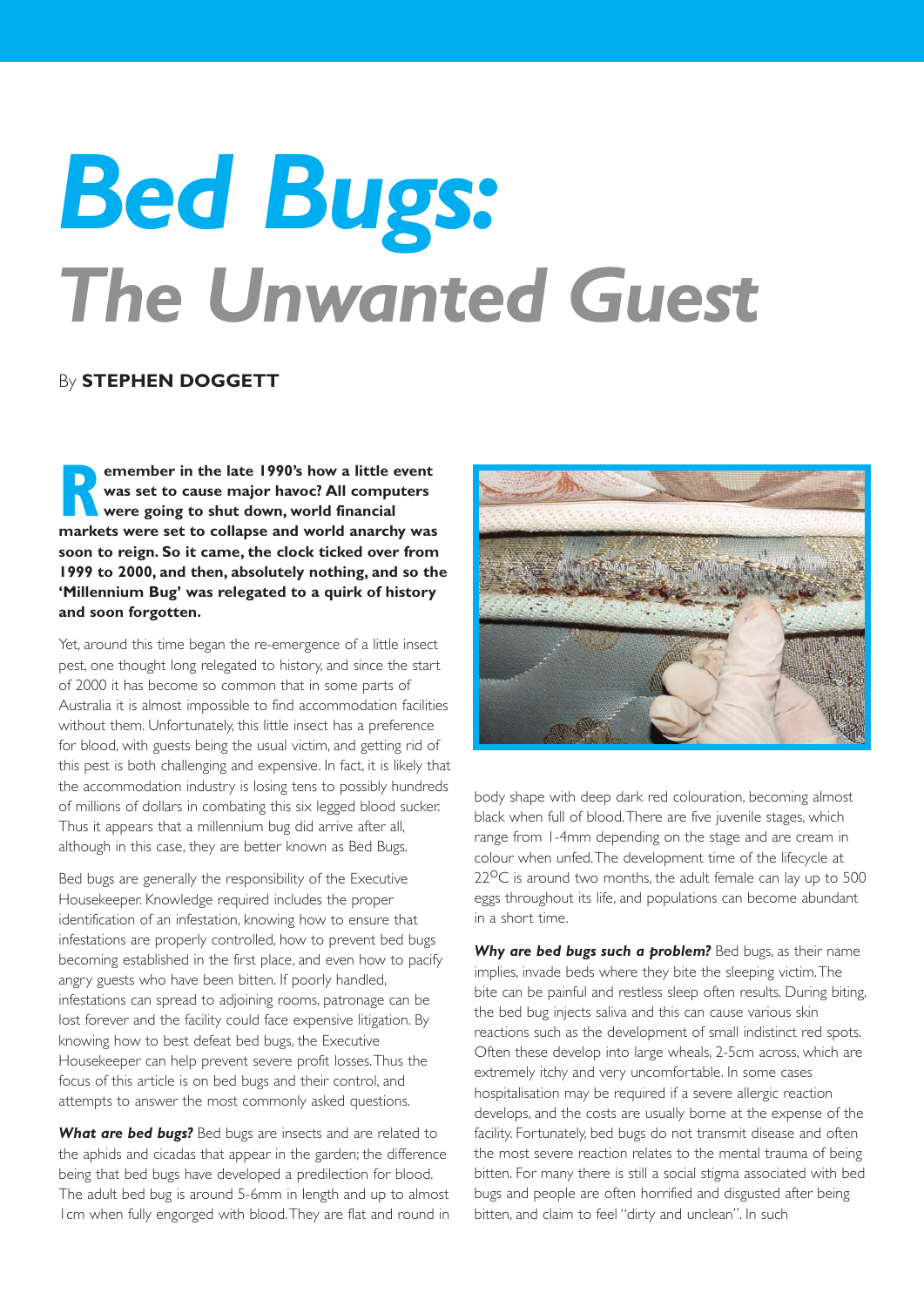





circumstances it may become almost impossible to pacify upset guests and the Executive Housekeeper must demonstrate empathy in dealing with this challenging situation.

Without a doubt, the greatest impact of bed bugs is that of the financial burden they impose on the accommodation industry. Guests bitten may refuse to pay the tariff and are not likely to return. Some resorts have even refunded whole holidays when guests have been severely attacked. Control is expensive and costs of \$1,000 or more per room are not unheard of, especially in heavy infestations when multiple treatments and

inspections will be required. During treatment, the affected room needs to be closed for a minimum of seven to ten days as the eggs will hatch (the insecticides do not kill the egg stage) and guests may be bitten during this period.There are reports of rooms being closed for two to six months in difficult to control infestations.The latest threat to the accommodation industry is that of litigation. One company in the United States was recently fined approximately AUS\$500,000 after being found negligent when guests were badly bitten. Other court cases have followed and the hotelier rarely wins. As Australia is one of the most litigious countries in the world, it is just a matter of time before a facility is sued after a guest is attacked by bed bugs.

**How bad is the bed bug resurgence?** There are reports from all around the world about the resurgence of bed bugs. From the UK there are suggestions that infestations are quadrupling every year, while in the USA a ten-fold increase since 1999 has been noticed. In Australia some pest control companies are reporting over a 1,000% rise in the number of infestations being treated since 2001.Thus the industry is experiencing a true worldwide bed bug pandemic.The main reasons for the return of the bed bug have been linked to changes in pest control procedures. In the past motel rooms were routinely treated with residual pesticides to control pests such as cockroaches. These days, pest management is undertaken in a far more environmentally friendly fashion and now toxic baits are used for cockroaches and these do not impact on the bed bugs as did surface sprays.The insecticides employed these days are safer to humans although nowhere near as effective at controlling bed bugs as was DDT and other previously used residual chemicals.As bed bugs are principally spread via luggage, the worldwide increase in tourism has undoubtedly aided in the spread of the insect.

What are the signs of a bed bug infestation? Often the first indication of bed bugs comes from the guests after being bitten. It then becomes necessary to ensure that the bites are caused by bed bugs and not some other pest like bird mites, fleas, mosquitoes, or other blood sucking insect. Blood spotting on the sheets is often associated with bed bugs; this can be from bleeding at the bite site or from blood defecated by the insect, and may be noticed by housekeeping staff while changing the linen.This latter blood spotting (sometimes called 'Poo Spotting') appears as groups of small dark spots and will be seen on mattresses, bed side furniture or anywhere the bed bugs hide.

*Where should I inspect for bed bugs?* The first place to examine is on and around the mattress, as this is where people are most often bitten. Close attention should be paid to the seams, beading, under buttons, labels and corner protectors, particularly in the darker areas of the mattress close to the wall. For an ensemble, the base is more likely to harbour the bugs then the top mattress and the bugs will even be under the material that covers the ensemble base. In even moderate infestations, bed bugs will hide in the bed frame, the slats,